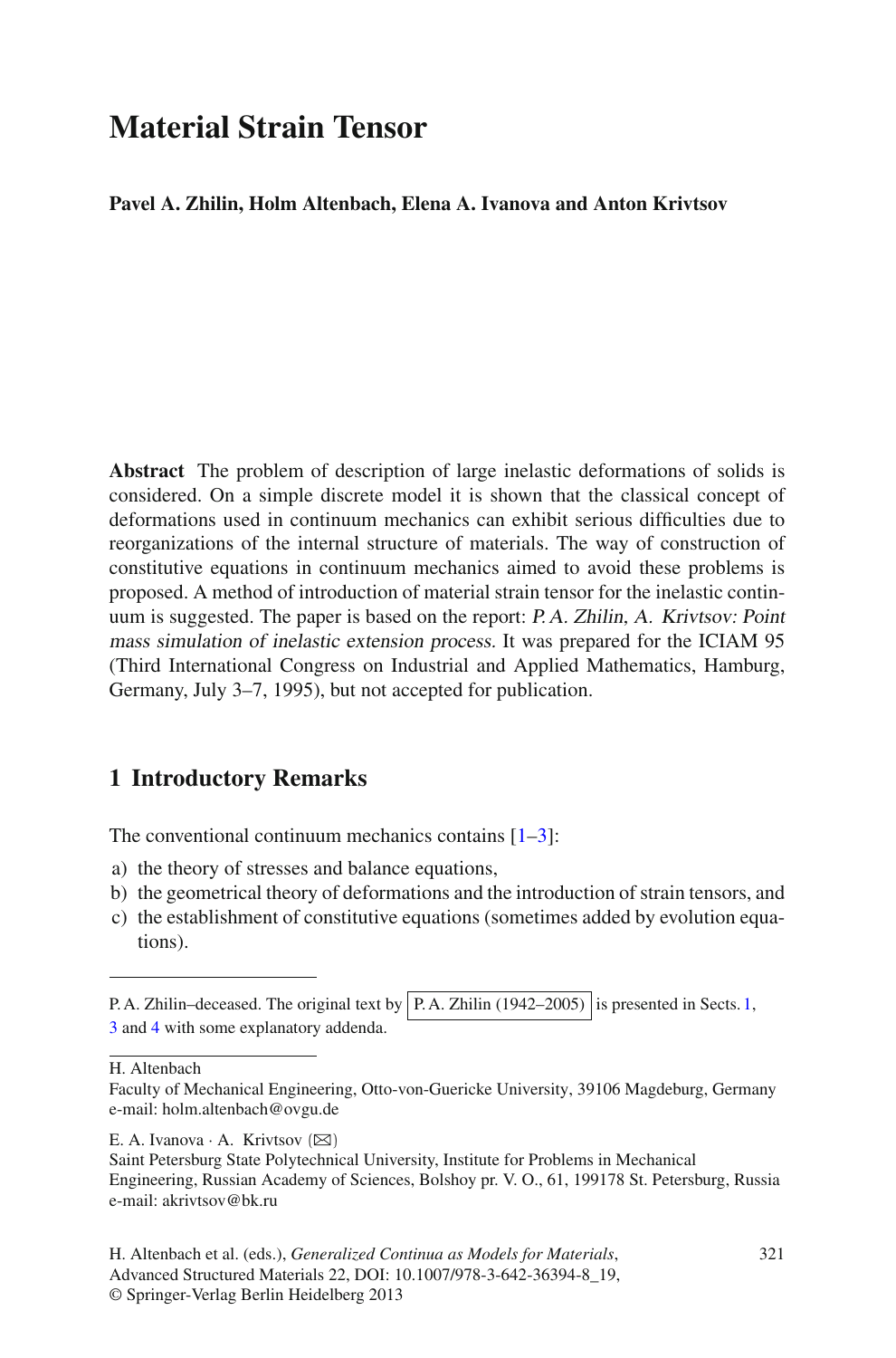

<span id="page-1-2"></span>**Fig. 1** Tension of the system of three interacting particles

Such approach was found by L. Euler (for one-dimensional continua) and by A. Cauchy (for three-dimensional continuum) in order to describe mechanics of elastic materials. It is often assumed that the Euler-Cauchy approach can be used for inelastic materials too. There are many theories of such kind. However, none of them is able to describe a lot of well established experimental results. By this reason many experimenters suppose that the Euler-Cauchy approach cannot be used in mechanics of inelastic materials.<sup>1</sup>

In this chapter a simple discrete model is used to illustrate these problems arising for the large inelastic deformations. Then a method of introduction of a material strain tensor suitable for solution of these problems is presented.

## **2 Simple Discrete Model of Inelastic Deformation**

One of the main problems for the usage of the traditional stress tensors is that for an inelastic deformation an essential structure reorganization occurs in materials. In particular the idea of material line can loose its sense because a material particle can locate itself between the nearest neighboring particles. For illustration<sup>2</sup> let us consider the deformation of the simplest discrete system containing three interacting particles—see Fig. [1.](#page-1-2)

Let us describe the interaction between particles using the Morse potential [\[4](#page-9-2)]

$$
\Pi(r) = D\left(e^{-2\alpha(r-a)} - 2e^{-\alpha(r-a)}\right),\tag{1}
$$

where  $\bar{r}$  is the distance between particles,  $\bar{D}$  is the bond energy,  $\bar{a}$  is the bond length,  $\alpha$  is the interaction parameter. The Morse potential is one of the simplest interaction

<span id="page-1-0"></span><sup>&</sup>lt;sup>1</sup> Among such theories probably the best results in explanation of experimental phenomena are given by the so-called "deformation theory" of H. Hencky, sometimes much better than the rate theory can do [\[13](#page-10-0)]. As it can be seen from below, there are serious reasons for that.

<span id="page-1-1"></span> $2$  This model was proposed by P.A. Zhilin and analyzed by A. Krivtsov.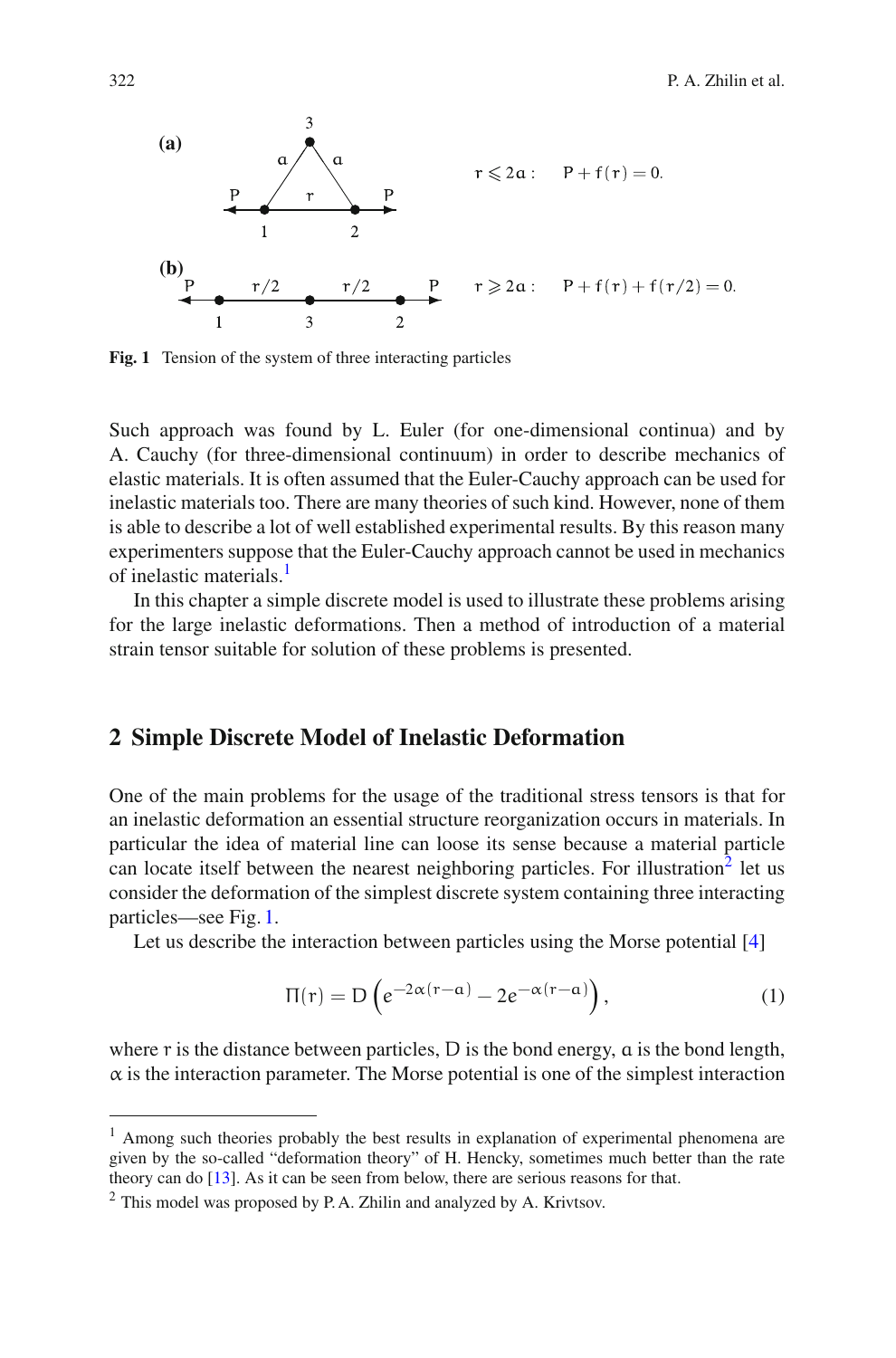potentials used for the qualitative description of the interaction between atoms. The corresponding interaction force  $f(r)$  can be calculated as

$$
f(r) = -\Pi'(r) = 2\alpha D \left( e^{-2\alpha(r-a)} - e^{-\alpha(r-a)} \right).
$$
 (2)

For  $r < a$  the value of  $f(r)$  is positive, which corresponds to repulsion, for  $r > a$ the value of  $f(r)$  is negative, which corresponds to attraction, for  $r = a$  the force became zero. Let us introduce the bond strength

$$
f_* = \alpha D/2, \tag{3}
$$

which is the maximum of the absolute value of the attraction force.

For the system of three particles without external loading there exists the unique stable equilibrium configuration, that is an equilateral triangle with side length a. Let us set the loading of the system by quasistatic extension of the triangle along one of its sides—see Fig. [1a](#page-1-2). The corresponding tension forces are shown in the picture, the absolute value of the forces is denoted by P. While the length r of the side being extended is less than 2a, the system forms an isosceles triangle, where the length of the equal sides is a permanently. In fact in this case particle 3 is not interacting with other two particles—the forces between it and others is equal to zero, while the force P is determined by interaction between particles 1 and 2 only. The situation changes drastically, when r exceeds 2a—see Fig. [1b](#page-1-2). In this case particle 3 "put itself" between particles 1 and 2. In this case the interaction became more complex, since the distance between particle 3 and other two particles exceeds an equilibrium one, therefore an attraction between them appears, increasing the force P. The corresponding equations of equilibrium are given in Fig. [1a](#page-1-2), b. The stress-strain diagram, obtained from these equations for  $\alpha a = 3$  is shown in Fig. [2.](#page-3-1)

The obtained relation  $P(r)$  has three extrema. For the soft loading (when the loading force is set, but not the deformation) the decreasing parts of the diagram are unstable (the dashed line). In the extrema the dynamic transitions with structure reorganization are possible (the arrows). Thus, even for such simple model with purely potential interaction it is quite possible to observe the main features inherent to stress-strain relation of real materials: yielding, residual deformation, hardening, loop of hysteresis and so on. The analysis of more complex discrete systems in [\[5](#page-10-1)], which was performed analytically and numerically, shows similar results. The more degrees of freedom are taken into account the closer these results are to the results of the nature experiments with real materials.

The main conclusion that follows from this consideration is that due to the internal structure reorganization such concept as the material line can loose its sense, and consequently the geometrical definition of deformation looses the sense for the significant inelastic deformations.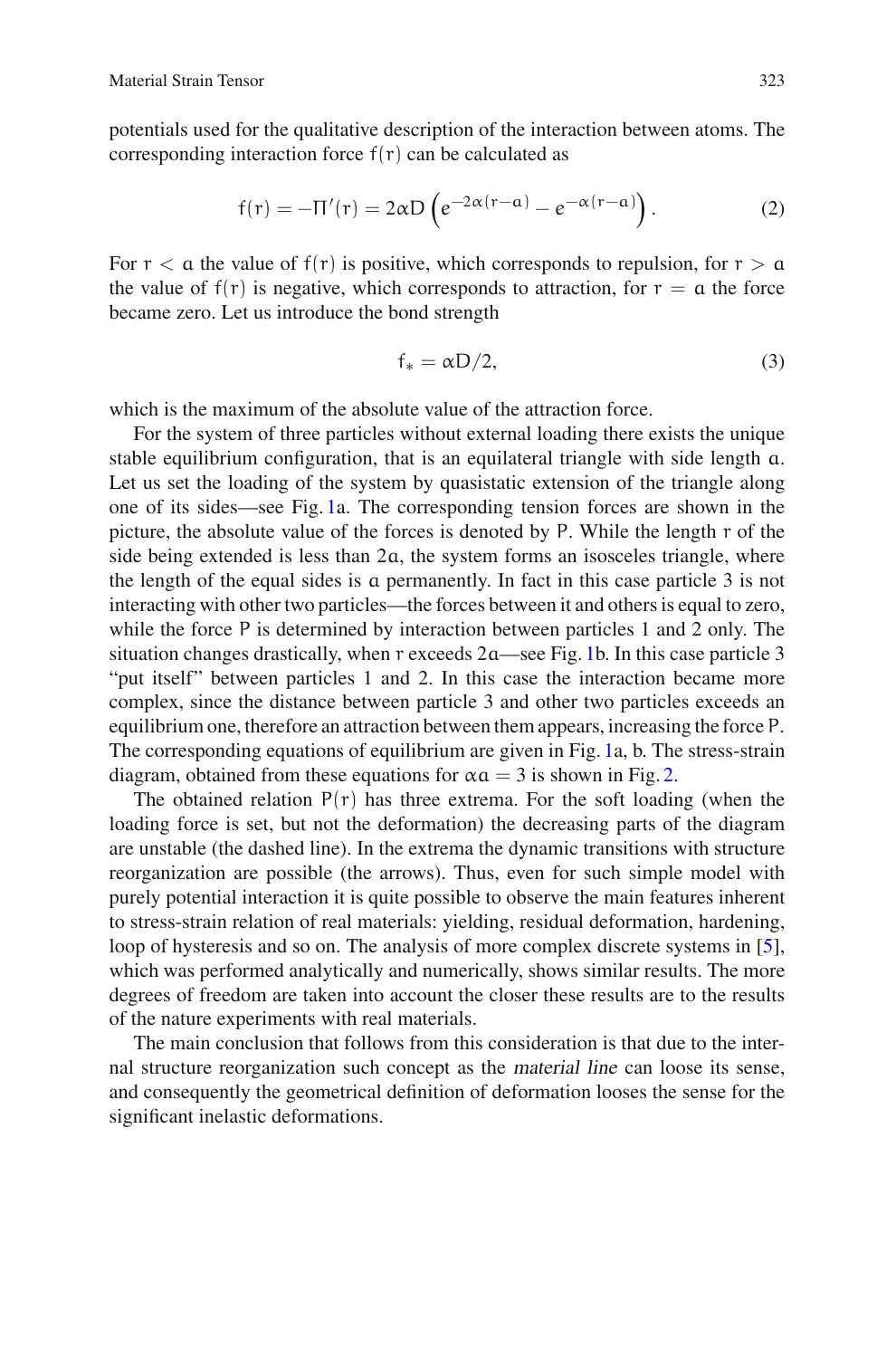

<span id="page-3-1"></span>**Fig. 2** Loading diagram for the system of three interacting particles

#### <span id="page-3-0"></span>**3 Continuum Description**

From the previous section it follows that generally for significant inelastic deformations of materials the strain tensors defined from pure geometrical reasons are not suitable to be used in the theory of constitutive relations. It is necessary to look for another approach. Let us describe an idea of possible method of introduction of a strain tensor for inelastic continua. The starting point is the equation of energy balance

$$
\rho \dot{\mathbf{U}} = \boldsymbol{\tau} \cdot \mathbf{D} + \rho \mathbf{s} - \nabla \cdot \mathbf{h}, \qquad \mathbf{D} \equiv (\nabla \mathbf{v} + \nabla \mathbf{v}^{\top})/2, \tag{4}
$$

<span id="page-3-2"></span>where  $\rho$  is the material density; U is the specific internal energy (in terms of mass);  $\tau$  is the Cauchy stress tensor; **D** is the stretching tensor; s is the heat supply; **h** is the heating-flux vector; **v** is the velocity vector;  $\nabla$  is the vector differential operator in the actual configuration. The first term in the right side of Eq. [\(4\)](#page-3-2) is called the power of stress. Note that here the direct tensor notation in the sense of [\[7](#page-10-2), [8](#page-10-3)] is used. In addition, the gradient of a vector (for example, velocity) is introduced as in [\[7](#page-10-2)] that means as the transpose of the quantity defined in most other textbooks.

Let us accept the following definition:

**Definition 19.1.** The quantity  $\mathcal{E}$ , on the variation of which the Cauchy stress tensor  $\tau$ is producing the work, is called material strain tensor.

<span id="page-3-3"></span>From the definition it follows

$$
\boldsymbol{\tau} \cdot \mathbf{D} = \boldsymbol{\tau} \cdot \boldsymbol{\dot{\mathcal{E}}} \quad \Rightarrow \quad \boldsymbol{\tau} \cdot (\boldsymbol{\dot{\mathcal{E}}} - \mathbf{D}) = 0, \qquad \forall \boldsymbol{\tau}: \ \boldsymbol{\tau} = \boldsymbol{\tau}^{\top}.
$$
 (5)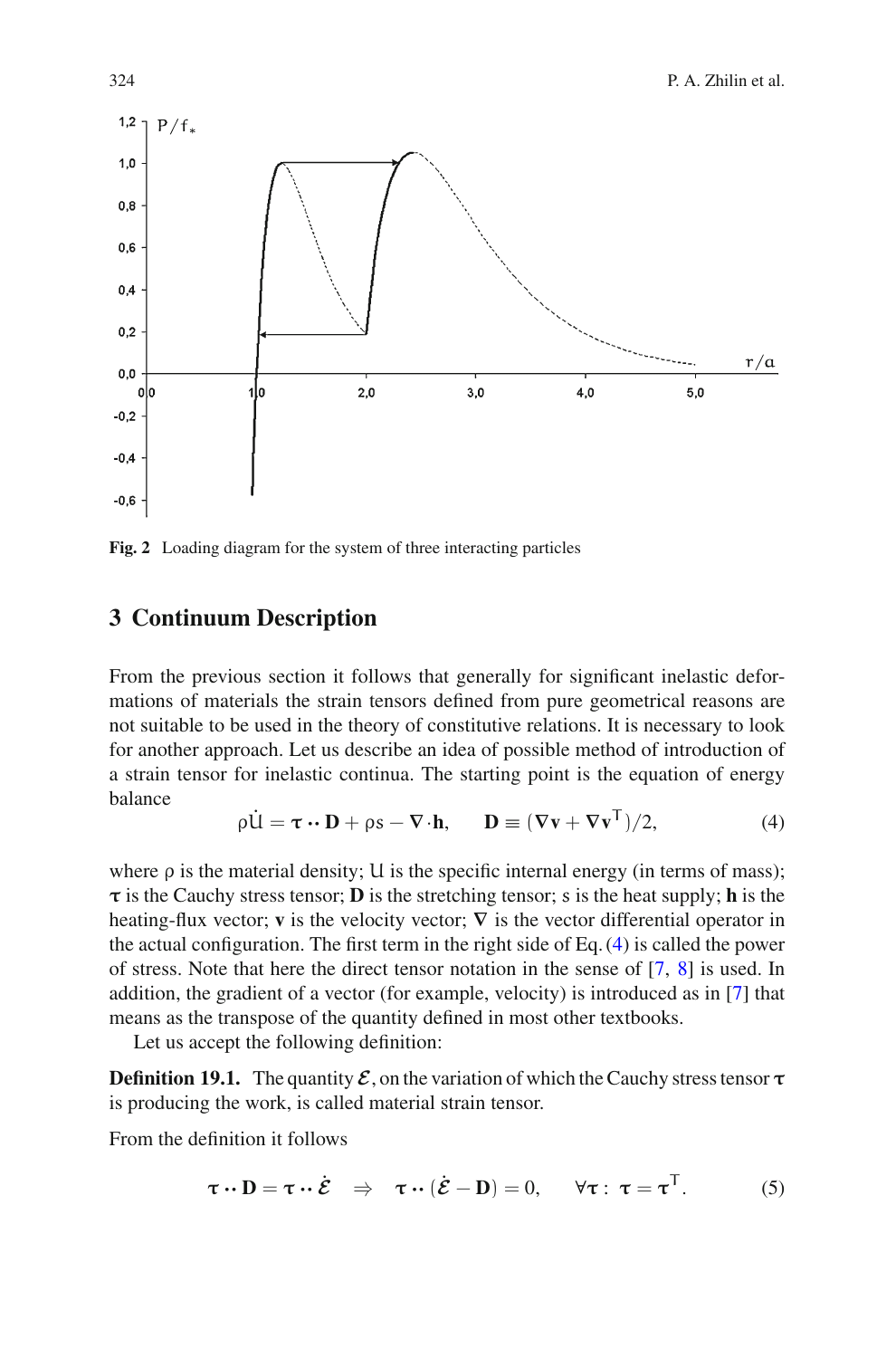<span id="page-4-2"></span>The symmetric tensor  $\mathcal E$  must be an objective one, i.e. under superposition of rigid motions we have to get

$$
\mathcal{E}_* = \mathbf{Q} \cdot \mathcal{E} \cdot \mathbf{Q}^\mathsf{T},\tag{6}
$$

<span id="page-4-0"></span>where  $\mathcal{E}_*$  is the tensor  $\mathcal{E}$  being transformed by the rigid rotation **Q**  $(\mathbf{O} \cdot \mathbf{O}^\top = \mathbf{E})$ with **E** as the unit tensor), applied to the whole system. The tensors  $\tau$  and **D** are also objective ones:

<span id="page-4-1"></span>
$$
\tau_* = \mathbf{Q} \cdot \boldsymbol{\tau} \cdot \mathbf{Q}^\top, \quad \mathbf{D}_* = \mathbf{Q} \cdot \mathbf{D} \cdot \mathbf{Q}^\top \quad \Rightarrow \quad \tau_* \cdot \mathbf{D}_* = \boldsymbol{\tau} \cdot \mathbf{D}. \tag{7}
$$

Let us accept that relation  $(5)$  remains after addition of the rigid motions

$$
\boldsymbol{\tau}_* \cdot \mathbf{D}_* = \boldsymbol{\tau}_* \cdot \boldsymbol{\dot{\mathcal{E}}}_* \tag{8}
$$

<span id="page-4-3"></span>Then according to Eqs.  $(7)$  and  $(8)$  we obtain the identity

$$
\tau_* \cdot \dot{\mathcal{E}}_* = \tau \cdot \dot{\mathcal{E}} \tag{9}
$$

<span id="page-4-5"></span>The substitution of relations [\(6\)](#page-4-2) and [\(7\)](#page-4-0) for tensors  $\tau$  and  $\mathcal E$  in the identity [\(9\)](#page-4-3) after some transformations $3$  gives

$$
\tau \cdot \mathcal{E} = \mathcal{E} \cdot \tau, \qquad \tau_* \cdot \mathcal{E}_* = \mathcal{E}_* \cdot \tau_*.
$$
 (10)

From Eq. [\(10\)](#page-4-5) it is seen that the eigenvectors of tensors  $\tau$  and  $\mathcal E$  are the same. Thus for any material the tensor  $\tau$  is an isotropic function of  $\mathcal E$ . It means that the tensor  $\mathcal E$  must depend on properties of the material and it cannot be found from pure geometrical considerations. This is clear at least from the fact that the equalities [\(10\)](#page-4-5) should be valid also for an anisotropic material.<sup>4</sup>

<span id="page-4-7"></span>Using Eq. [\(5\)](#page-3-3) let us introduce the symmetric tensor **L** such as

$$
\dot{\mathcal{E}} + \mathbf{L} = \mathbf{D} \qquad (\boldsymbol{\tau} \cdot \mathbf{L} = 0, \quad \forall \boldsymbol{\tau} : \boldsymbol{\tau} = \boldsymbol{\tau}^{\mathrm{T}}), \tag{11}
$$

<span id="page-4-8"></span>where the symmetric tensor **L** is not a priori known. **L** depends on properties of the material. Let us point out only one possible form of the tensor **L**

$$
\mathbf{L} = \mathbf{\omega} \cdot \mathbf{\mathcal{E}} - \mathbf{\mathcal{E}} \cdot \mathbf{\omega}, \qquad \mathbf{\omega}^{\top} = -\mathbf{\omega}.
$$
 (12)

<span id="page-4-4"></span><sup>&</sup>lt;sup>3</sup> Here it is used:  $\dot{Q} \cdot Q^T$ —antisymmetric tensor, identity  $A \cdot B \cdot C = A \cdot B \cdot C$  and statement:  $A \cdot B = 0$ .  $\forall A : A^T = -A \Rightarrow B^T = B$ .

<span id="page-4-6"></span><sup>&</sup>lt;sup>4</sup> This statement becomes more evident if we consider the linear theory. Indeed, in the linear theory the elasticity relations have the form  $\tau = \mathbf{C} \cdot \mathbf{e}$ , where **C** is the stiffness tensor and  $\mathbf{e}$  is the linear strain tensor, which has pure geometrical definition. In the case of an anisotropic material the principal axis of the tensors  $\varepsilon$  and  $\mathbf{C} \cdot \varepsilon$  have different orientations. In our case we have to introduce an alternative strain tensor  $\mathcal{E}$  in such way, that it should be coaxial to the tensor  $\mathbf{C} \cdot \mathcal{E}$ . It is clear, that such a strain tensor should by some means take into account the anisotropy of the material.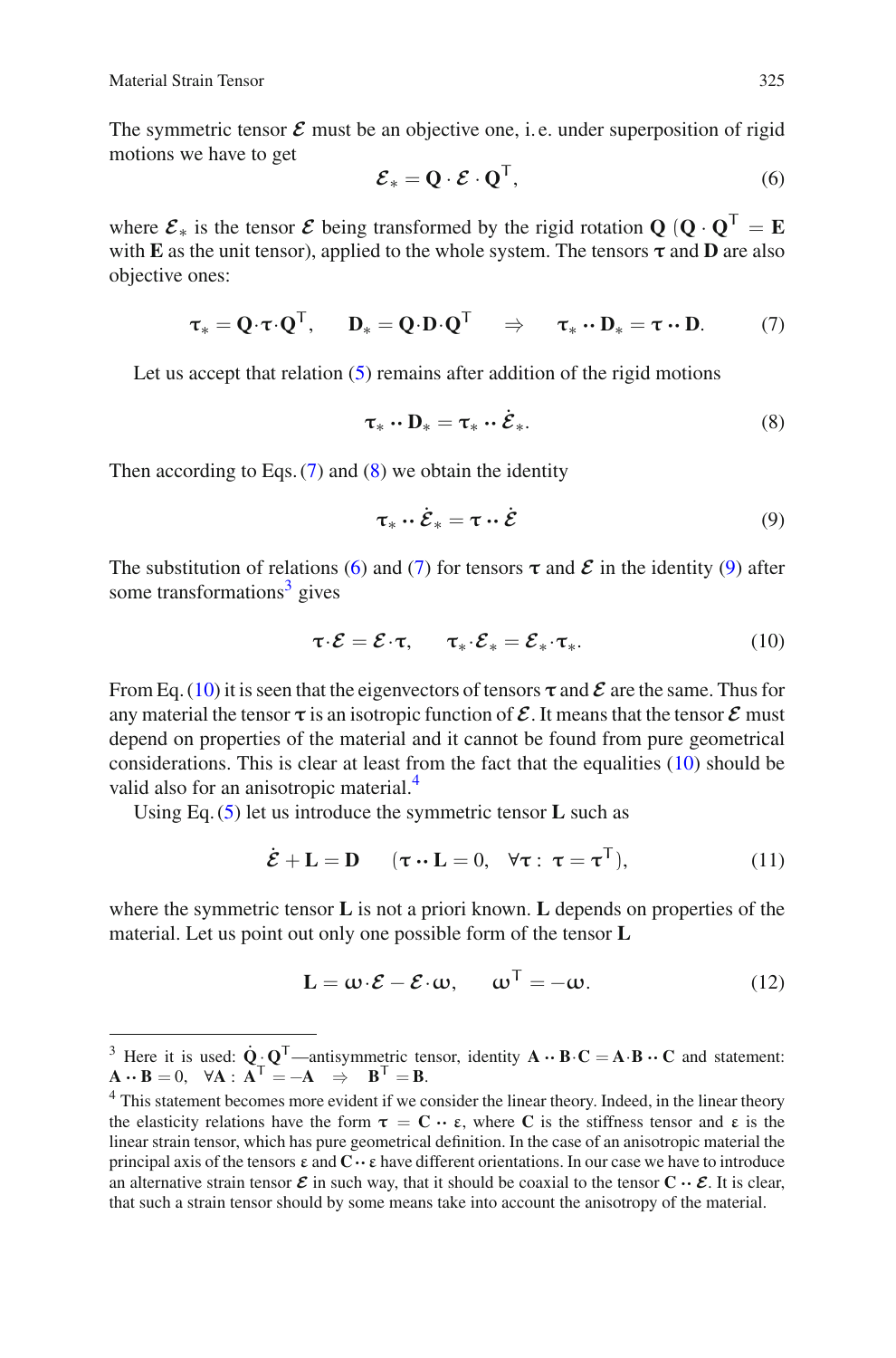Using the objectivity of tensors  $\mathcal E$  and  $D$  and equality [\(11\)](#page-4-7), e.g. taking into account that

$$
\mathcal{E}_* + \mathbf{L}_* = \mathbf{D}_*, \qquad \mathbf{L}_* = \boldsymbol{\omega}_* \cdot \mathcal{E}_* - \mathcal{E}_* \cdot \boldsymbol{\omega}_* . \tag{13}
$$

It can be shown that the tensor **ω** under the superposition of rigid motions must satisfy the equation

$$
\mathbf{\omega}_{*} = \mathbf{Q} \cdot \mathbf{\omega} \cdot \mathbf{Q}^{\mathsf{T}} - \dot{\mathbf{Q}} \cdot \mathbf{Q}^{\mathsf{T}}.
$$
 (14)

<span id="page-5-1"></span>The substitution of the representation [\(12\)](#page-4-8) for the tensor **L** in equality [\(11\)](#page-4-7) gives the differential equation for the material strain tensor *E*

$$
\dot{\mathcal{E}} + \omega \cdot \mathcal{E} - \mathcal{E} \cdot \omega = D. \tag{15}
$$

Tensors  $\mathcal E$  and  $\omega$  in [\(15\)](#page-5-1) are unknown. To find them we have to use additional (constitutive) equations.

## <span id="page-5-0"></span>**4 Determination of the Material Strain Tensor in some Particular Cases**

<span id="page-5-2"></span>Let us find the trace of tensor  $\mathcal E$  by calculating the trace of Eq. [\(15\)](#page-5-1). Using the identity  $\omega \cdot \mathcal{E} = 0$  we can obtain

$$
(\operatorname{tr} \mathcal{E}) = \operatorname{tr} \mathbf{D} = \nabla \cdot \mathbf{v} = -\dot{\rho}/\rho. \tag{16}
$$

Here the continuity equation is applied. The integration of relation [\(16\)](#page-5-2) gives

$$
\operatorname{tr} \mathcal{E} = \ln(\rho_0/\rho) = \ln(1+\Delta),\tag{17}
$$

where  $\rho_0$  is the density of the undeformed material,  $\Delta$  is the cubic dilatation. Equality [\(16\)](#page-5-2) is correct for all materials. However, the deviator of  $\mathcal E$  essentially depends on the material properties.

<span id="page-5-3"></span>Let us neglect thermal effects. Then the energy balance [\(4\)](#page-3-2) takes the form

$$
\rho \dot{\mathbf{u}} = \boldsymbol{\tau} \cdot \dot{\boldsymbol{\mathcal{E}}}.
$$
 (18)

Assuming elastic material behavior the internal energy and the stress tensor depend on strains only, and they are not dependent on the strain rate. According to Eq. [\(18\)](#page-5-3) the internal energy of an elastic material has the form  $U = U(\mathcal{E})$ . The calculation of the time derivative from the internal energy gives

$$
\rho \frac{\partial U}{\partial \mathcal{E}} \cdot \dot{\mathcal{E}} = \tau \cdot \dot{\mathcal{E}} \quad \Rightarrow \quad \tau = \rho \frac{\partial U}{\partial \mathcal{E}}.
$$
 (19)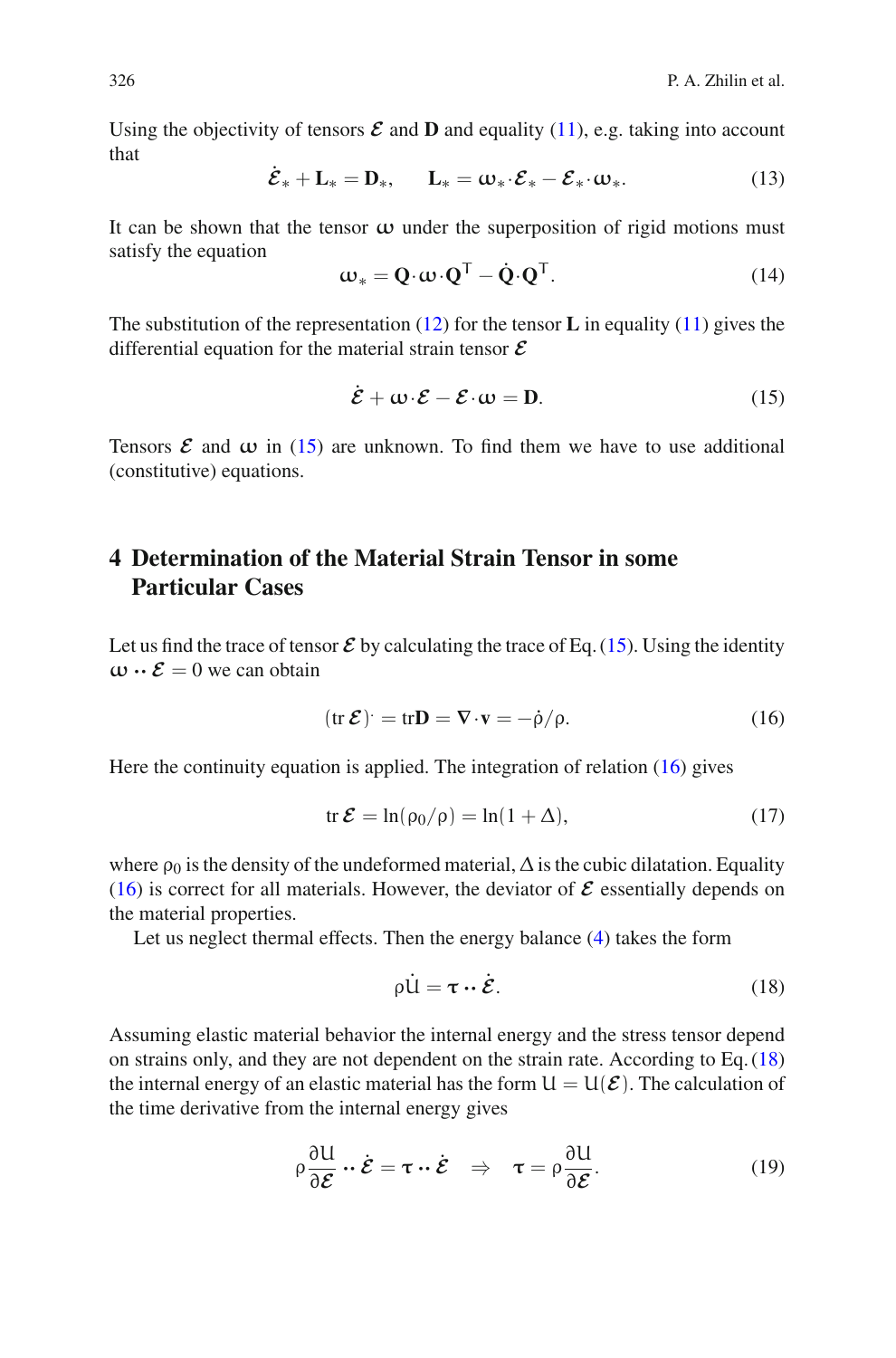To fulfil this relation tensor  $\mathcal E$  should be Hencky's tensor (logarithmic strain measure—the logarithm of the right kernel of the distortion tensor).

<span id="page-6-2"></span>*Proof.* <sup>[5](#page-6-0)</sup> Indeed, according to [\[6](#page-10-4)]

$$
\tau = 2 \frac{\rho}{\rho_0} \mathbf{F} \cdot \frac{\partial W}{\partial \mathbf{F}}, \qquad \mathbf{F} = (\nabla \mathbf{r} \cdot \mathbf{r} \nabla)^{-1}, \tag{20}
$$

<span id="page-6-1"></span>where **r** is the reference position vector; **F** is Finger's strain tensor and  $W = \rho_0 U$ is the internal energy volume density in the reference configuration. For Hencky's tensor **H** we have [\[6](#page-10-4)]

$$
\mathbf{H} = \ln \mathbf{V}, \qquad \mathbf{F} = \mathbf{V}^2. \tag{21}
$$

Here **V** is the right kernel of the distortion tensor. The substitution of relation [\(21\)](#page-6-1) in Eq. [\(20\)](#page-6-2) for the Cauchy stress tensor one can obtain finally

$$
\tau = \rho \frac{\partial U}{\partial H} \quad \Rightarrow \quad H = \mathcal{E}.
$$
 (22)

So, *for elastic isotropic material the Cauchy stress tensor performs the work on Hencky's logarithmic strain measure*.  $\overline{\phantom{a}}$ 

Therefore, according to the definition, which was introduced before, Hencky's measure and only it is the material strain tensor for the elastic isotropic material. It is known that Hencky's measure is frequently accepted by experimenters as the most convenient way for description of large deformations.

It can be shown,<sup>[7](#page-6-4)</sup> that tensor  $\omega$  is uniquely determined for elastic isotropic materials and tensors  $\mathcal E$  and  $\omega$  also can be determined for materials with infinite short memory, which is good for the description of large plastic deformations.

#### **5 Discussion and Concluding Remarks**

Here the original text by P. A. Zhilin, which is used as a basis for this chapter, comes to an end. In private communications P. A. Zhilin has stated that this approach can form a basis for an essentially new theory of constitutive equations. In particular, he has noted that this approach allows to obtain the strain tensor, which for a periodical

<span id="page-6-0"></span><sup>5</sup> This proof is suggested by A. Krivtsov, the original proof by P.A. Zhilin unfortunately is lost.

<span id="page-6-3"></span><sup>6</sup> This result was obtained by P. A. Zhilin and it was explained in private communications to his pupils before 1995, however it was not officially published. In 1995 a short paper with this result was submitted to ICIAM 95 proceedings, however it was rejected. In 1997 a paper by other authors was published in Acta Mechanica [\[9\]](#page-10-5), where the same result is presented as obtained for the first time.

<span id="page-6-4"></span><sup>7</sup> Proof of these statements by P. A. Zhilin unfortunately is not preserved.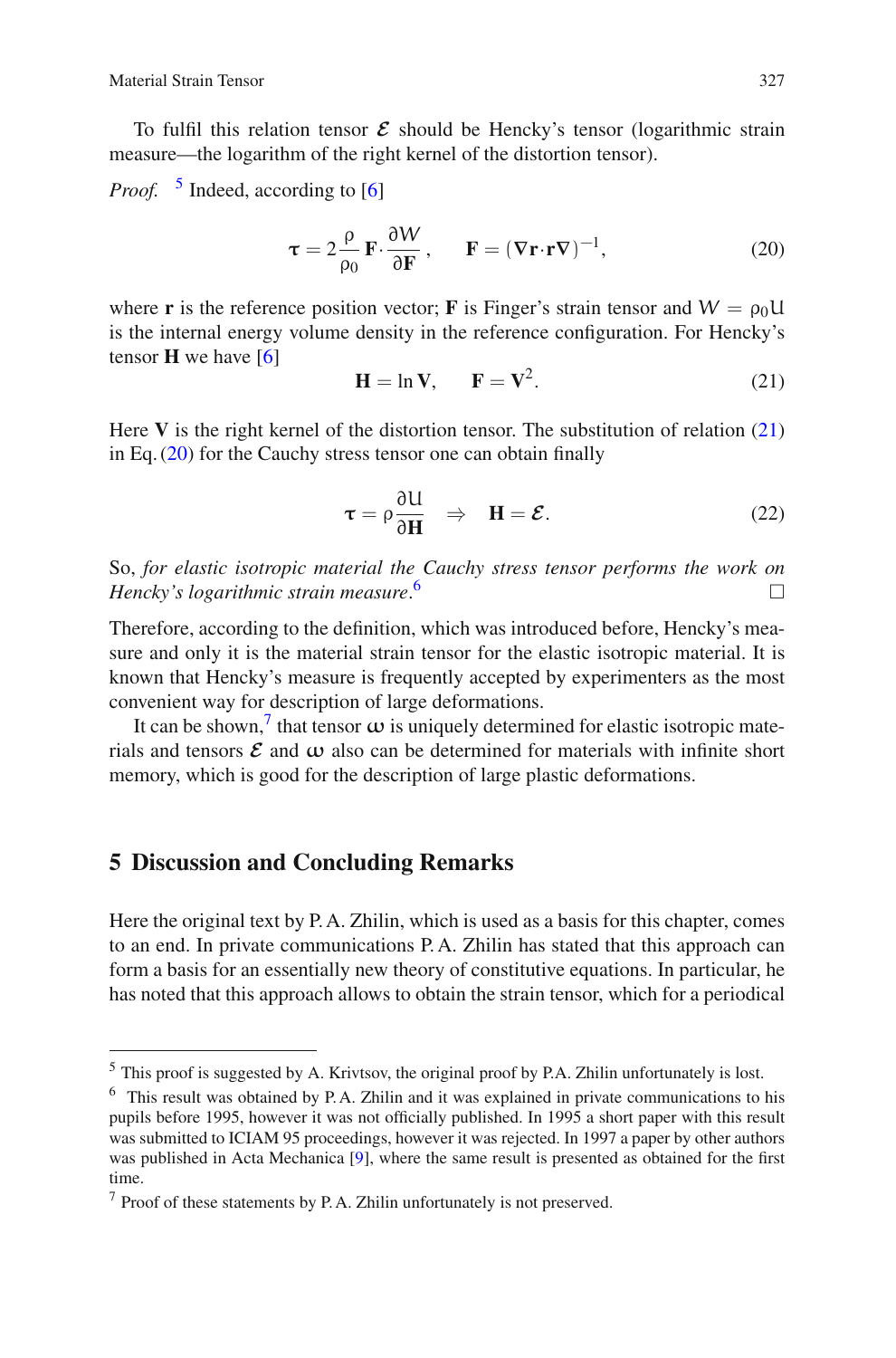twisting (with variable sign) of a rod gives an increase of deformation at each period, and this is convenient for describing such phenomena as fatigue.

Later the chapter [\[9](#page-10-5)] was published, which significantly correlates with the results, obtained by P. A. Zhilin. In this chapter the use of Hencky's logarithmic strain is analyzed and it is proved that this strain measure is the work-conjugate of the Cauchy stress tensor (the unpublished result by P. A. Zhilin, obtained earlier). Besides, in [\[9\]](#page-10-5) it is proved, that **H** is the only strain measure, the objective corotational rate of which gives the stretching tensor **D**. Let us remind that the corotational rate of a tensor **A** is defined  $as^8$ 

$$
\mathbf{A}' = \mathbf{A} + \mathbf{\Omega} \cdot \mathbf{A} - \mathbf{A} \cdot \mathbf{\Omega},\tag{23}
$$

where  $\Omega$  is the spin tensor, characterizing some rotations connected with the deformation process. The geometrical sense of the corotational rate is that it neglects changes of the tensor **A**, connected with the rotation  $\Omega$ . A variety of corotational rates is used in the literature. The rates differ by the choice of the tensor  $\Omega$ . In particular, if  $\Omega = (\nabla \mathbf{v})^{\wedge}$  (the vorticity tensor) then [\(20\)](#page-6-2) gives the Jaumann rate [\[9,](#page-10-5) [10](#page-10-6)]. For many years there was no answer to the question: is the stretching tensor **D** an objective corotational rate of any strain tensor. In [\[9\]](#page-10-5) for the first time it is shown that such tensor can be only the Hencky logarithmic strain. Moreover, in [\[9](#page-10-5)] the corresponding spin tensor is found  $\Omega^{\log}$ , called by the authors logarithmic spin, for which it fulfils that  $9$ 

$$
\mathbf{H}'^{\text{log}} = \dot{\mathbf{H}} + \Omega^{\text{log}} \cdot \mathbf{H} - \mathbf{H} \cdot \Omega^{\text{log}} = \mathbf{D},\tag{24}
$$

where  $(\ldots)^{\text{log}}$  is logarithmic rate of **H**, also introduced in [\[9\]](#page-10-5). If now one considers the equation obtained by P.A. Zhilin  $(15)$  for the material strain tensor, then the application of it to the Hencky logarithmic strain  $\mathcal{E} = H$  will lead to the conclusion that the antisymmetric tensor used in [\(15\)](#page-5-1) is the logarithmic spin:  $\omega = \Omega^{\log}$ .

Let us consider again Eq. [\(15\)](#page-5-1)

$$
\mathcal{E} + \mathbf{\omega} \cdot \mathcal{E} - \mathcal{E} \cdot \mathbf{\omega} = \mathbf{D}.
$$
 (25)

The problem of its solution can be now reformulated as the following: it is necessary to find such an objective tensor  $\mathcal{E}$ , corotational rate of which is equal to the stretching tensor **D**. In fact, this problem is solved in [\[9](#page-10-5)]—there it is proved that such tensor  $\mathcal{E}$ is Hencky's logarithmic strain **H**, and tensor  $\omega = \Omega^{\log}$  is found as some complex function<sup>10</sup> of tensors  $\mathcal E$  and **D** [\[9](#page-10-5), [11\]](#page-10-7).

<span id="page-7-0"></span><sup>&</sup>lt;sup>8</sup> Frequently an alternative form of the corotational rate is used, where the difference is in the sign of **Ω**. This is because the definition of the gradient of a vector can be as in this chapter and [\[7](#page-10-2)] or in the transposed form. As a consequence the sign of the spin tensor can differ.

<span id="page-7-1"></span><sup>&</sup>lt;sup>9</sup> This formula for logarithmic rate differs from the one in [\[9\]](#page-10-5) by the sign of  $\Omega^{\log}$  (see the previous footnote).

<span id="page-7-2"></span><sup>&</sup>lt;sup>10</sup> For some particular strain fields (e.g. when all the tensors **H** are coaxial) the tensor  $\Omega^{\log}$  is reduced to the vorticity tensor  $(\nabla \mathbf{v})^{\mathcal{A}}$  and logarithmic rate became Jaumann's rate. However in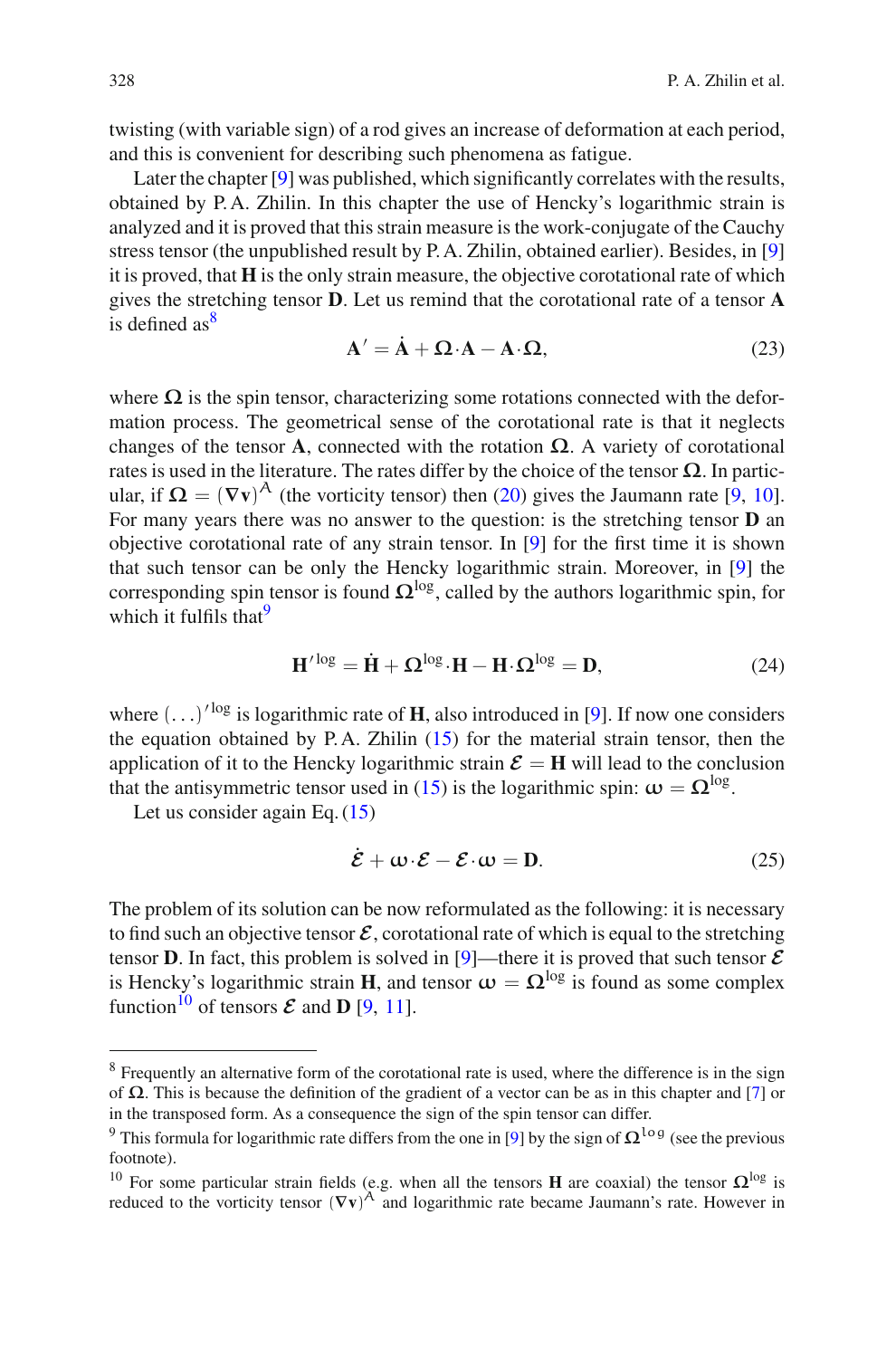Thus in [\[9](#page-10-5)] pure geometrical expressions are obtained for tensors  $\mathcal E$  and  $\omega$  being determined from Eq. [\(15\)](#page-5-1). These results became very fruitful, as in the nonlinear theory of elasticity, as in the theory of elasto-plastic bodies  $[12–14]$  $[12–14]$ . In particular, later on it is shown [\[12](#page-10-8)] that the use of the logarithmic strain and logarithmic spin (connected by Eq.  $(15)$ ) allows the correct formulation of the incremental elastic relations for hypoelastic materials. These incremental relations are widely used in numerical algorithms. Namely usage of these tensors makes these equations integrable, allowing transition from the incremental of the constitutive equations to the explicit one. This permits unique notions of hypoelastic and hyperelastic materials. Beyond the elasticity limit this approach allows to build the theory of elasto-plastic materials, where the decomposition of the strain tensor in elastic and plastic parts is not needed [\[13](#page-10-0)]. However, together with these successes there remained a lot of problems in description of inelastic behavior of materials.

The ideas of [\[9](#page-10-5)] partially coincides with the ideas of P. A. Zhilin. But this is only partial coincidence. The essence of P. A. Zhilin's idea is to introduce such a strain tensor that

- 1. the Cauchy stress tensor performs work on this strain tensor;
- 2. it should be materially objective;
- 3. *this tensor is not necessary a deformation in a classical sense.*

The latter means that this tensor is not necessary an isotropic function of the distortion (deformation gradient) tensor, in particular this strain tensor can depend on the space symmetry of the material. In the case of elastic isotropic material, according to [\[9](#page-10-5)], the problem of finding this tensor can be solved from purely geometrical means. In [\[9\]](#page-10-5) it is stated that the unique solution of Eq. [\(15\)](#page-5-1) is found. However, this solution is sought only on the set of classical strain tensors. For strain tensors in Zhilin's sense Eq. [\(15\)](#page-5-1) probably has also another solutions. Let us show it on the example of an elastic anisotropic material. Tensors  $\mathcal{E}$ ,  $\omega = \Omega^{\log}$  satisfy Eq. [\(15\)](#page-5-1) for both isotropic and anisotropic materials. However, in the case of anisotropic material this solution contradict the condition of coaxiality of strain and stress tensors [\(10\)](#page-4-5), which is the consequence from the material objectivity. In order to fulfill condition  $(10)$  tensor  $\mathcal E$ should have a structure, which depends on the material properties. Thus the idea of P. A. Zhilin of introduction of the material strain tensor, which should be determined using the energy balance equation and *properties of the considered material*, still is waiting for its development.

*Remark 19.1.* In his latest works in the area of inelastic media P.A. Zhilin was using the spatial representation instead of the material one. The results obtained for the material representation can not be transferred directly to the case of the spatial representation. From the mathematical point of view the problem became more complicated since in Eq. [\(15\)](#page-5-1) the full time derivative is replaced by the material one. However, the statement of the problem of finding the strain tensor possessing the specified above properties is possible for the spatial representation as well. We

general case the representation for  $\Omega^{\log}$  is much more complex, which is connected with existence of two independent rotations—rotation of media and rotation of the main axis of the strain tensor.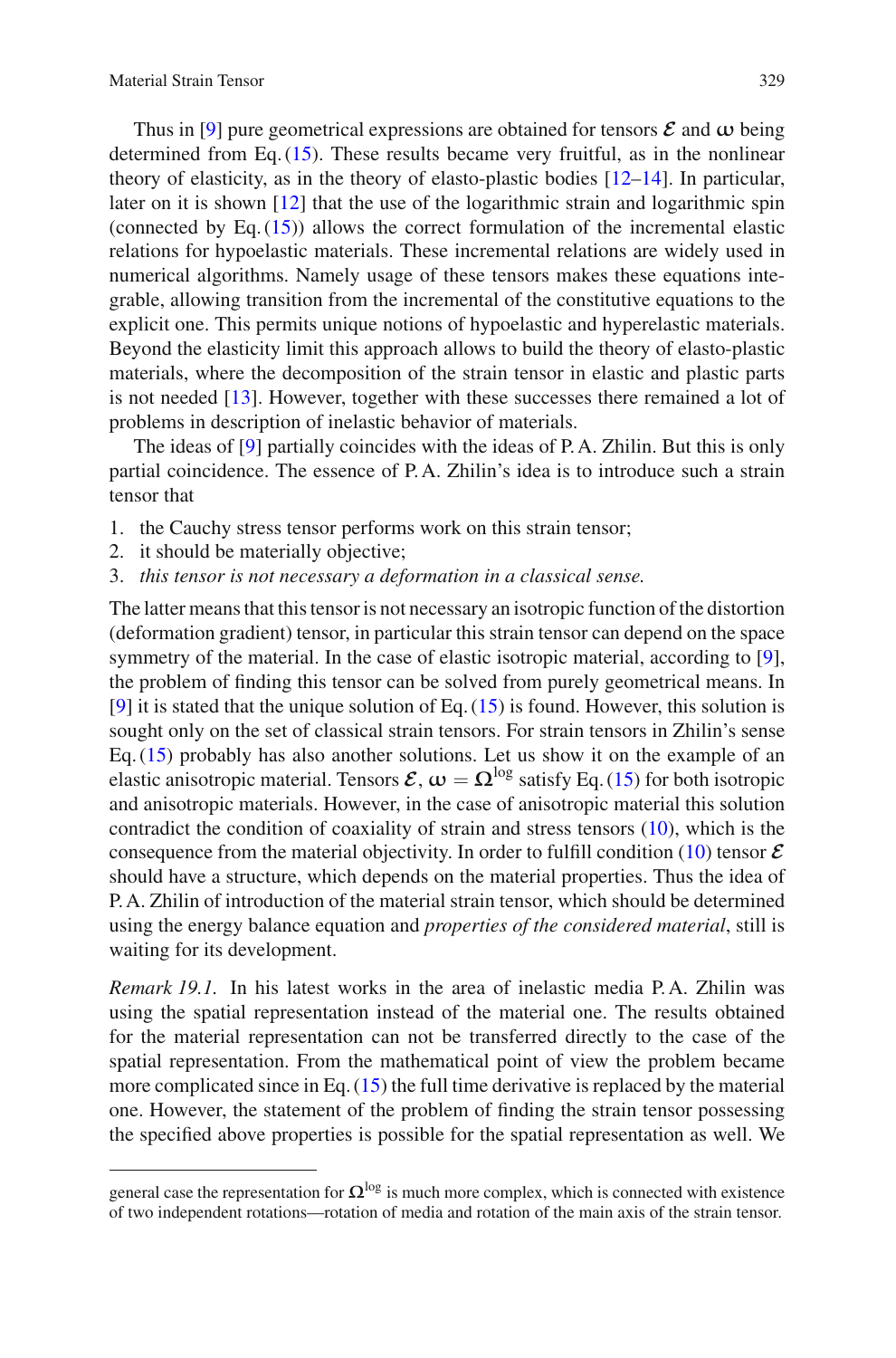believe that the application of the ideas of this work for the spatial representation could be the way for construction of inelastic constitutive equations.

*Remark 19.2.* In the current work an original approach, suggested by P.A. Zhilin, is presented. The approach is intended for obtaining constitutive equations for the solids subjected to large inelastic deformations in the case of the material representation, where the classical strain measures results in serious problems in description of the material subjected to reorganization of its to internal structure. Alternatively a space representation can be used, in principle allowing to obtain the constitutive equations in the considered case using classical strain measures. However, the strain representation can be used only in the case of 3D bodies. In the theories of shells and rods, where the differential operators are defined on a surface or on a curve in the 3D space only the material representation can be used. Therefore for the description of large inelastic deformations of rods and shells the approach by P. A. Zhilin is of particular interest.

*Remark 19.3.* <sup>[11](#page-9-3)</sup> It is interesting to note that almost at the same time several groups had the same idea. The results of Bruhns and co-authors were first presented at the "International Symposium on Plasticity and Impact Mechanics" IMPLAST 96, held at New Delhi, India, 11–14 December 1996. The corresponding presentation was published in the conference book [\[15](#page-10-10)]. On this same symposium there was also a presentation by R.N. Dubey and W.D. Reinhardt, Waterloo, Canada, ([\[15\]](#page-10-10), pp 79–99) who treated the same problem.

*Remark 19.4.* <sup>[12](#page-9-4)</sup> With reference to the last paragraph of the contribution it should be mentioned that in a different paper [\[16](#page-10-11)] also non-corotational rates were taken into consideration by replacing the general spin tensor **Ω** by a general asymmetric second order tensor **Ψ**. This has led to more general solutions of the problem under consideration.

**Acknowledgments** Authors are deeply grateful to O.T. Bruhns for helpful discussions of the final version of the paper.

## **References**

- <span id="page-9-0"></span>1. Truesdell, C.: First Course in Rational Continuum Mechanics: General Concepts (2nd edn.), vol. 1. Academic Press, San Diego (1991)
- 2. Palmov, V.A.: Vibrations of Elasto-Plastic Bodies. Springer, Berlin (1998)
- <span id="page-9-1"></span>3. Altenbach, H.: Kontinuumsmechanik - Eine elementare Einführung in die materialunabhängigen und materialabhängigen Gleichungen. Springer-Vieweg, Heidelberg (2012)
- <span id="page-9-2"></span>4. Morse, P.M.: Diatomic molecules according to the wave mechanics. II. Vibrational levels. Phys. Rev. **34**(1), 57–64 (1929)

<span id="page-9-3"></span><sup>&</sup>lt;sup>11</sup> Personal communication by O.T. Bruhns

<span id="page-9-4"></span><sup>12</sup> Personal communication by O.T. Bruhns